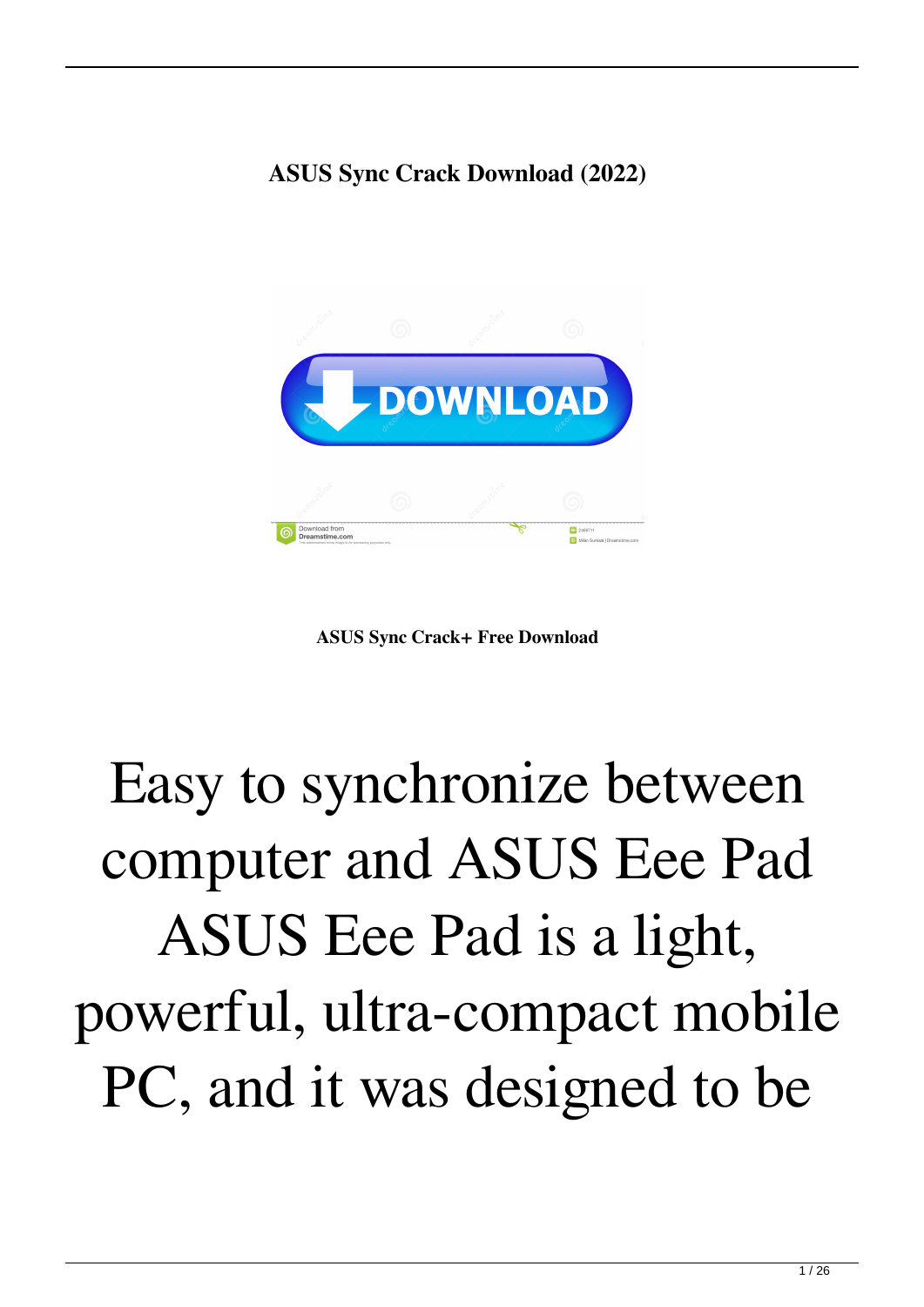your all-in-one companion. ASUS Eee Pad offers convenient connectivity in a stylish, slim package, packed with new features that offer a fresh, intuitive way to do things. Designed to get things done. ASUS MobileSync: Sync ASUS Eee Pad with your computer Sync ASUS Eee Pad with your computer so that you can easily and conveniently access the information on your ASUS Eee Pad anytime, anywhere. The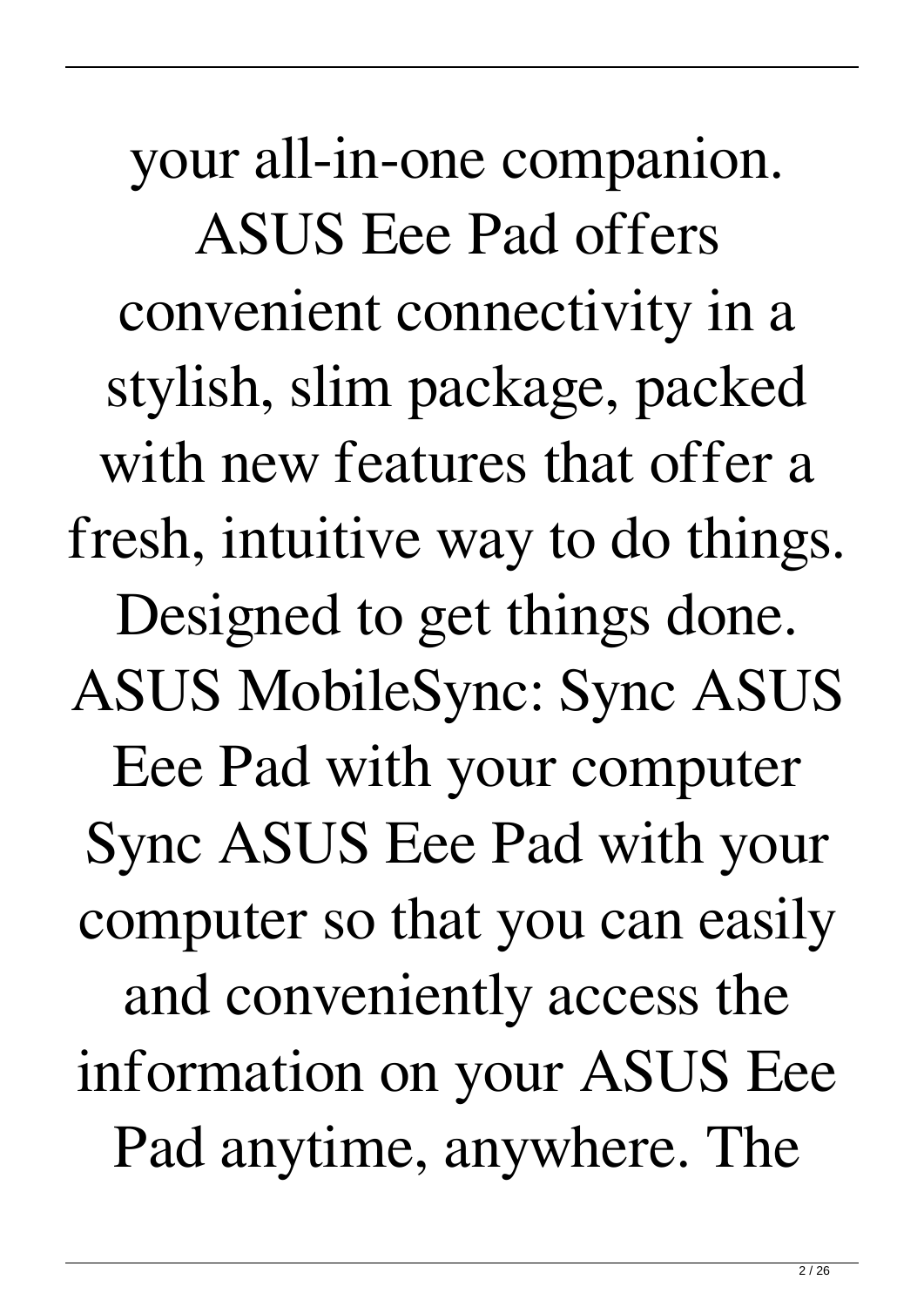ASUS MobileSync sync software will keep all of your data on the ASUS Eee Pad and on your computer in sync, and it will automatically detect any changes made to the ASUS Eee Pad or on your computer. ASUS MobileSync can also be used to download the latest operating system, application, or game updates to ASUS Eee Pad. ASUS MobileSync Features ● Sync ASUS Eee Pad and your computer. Keeps all of your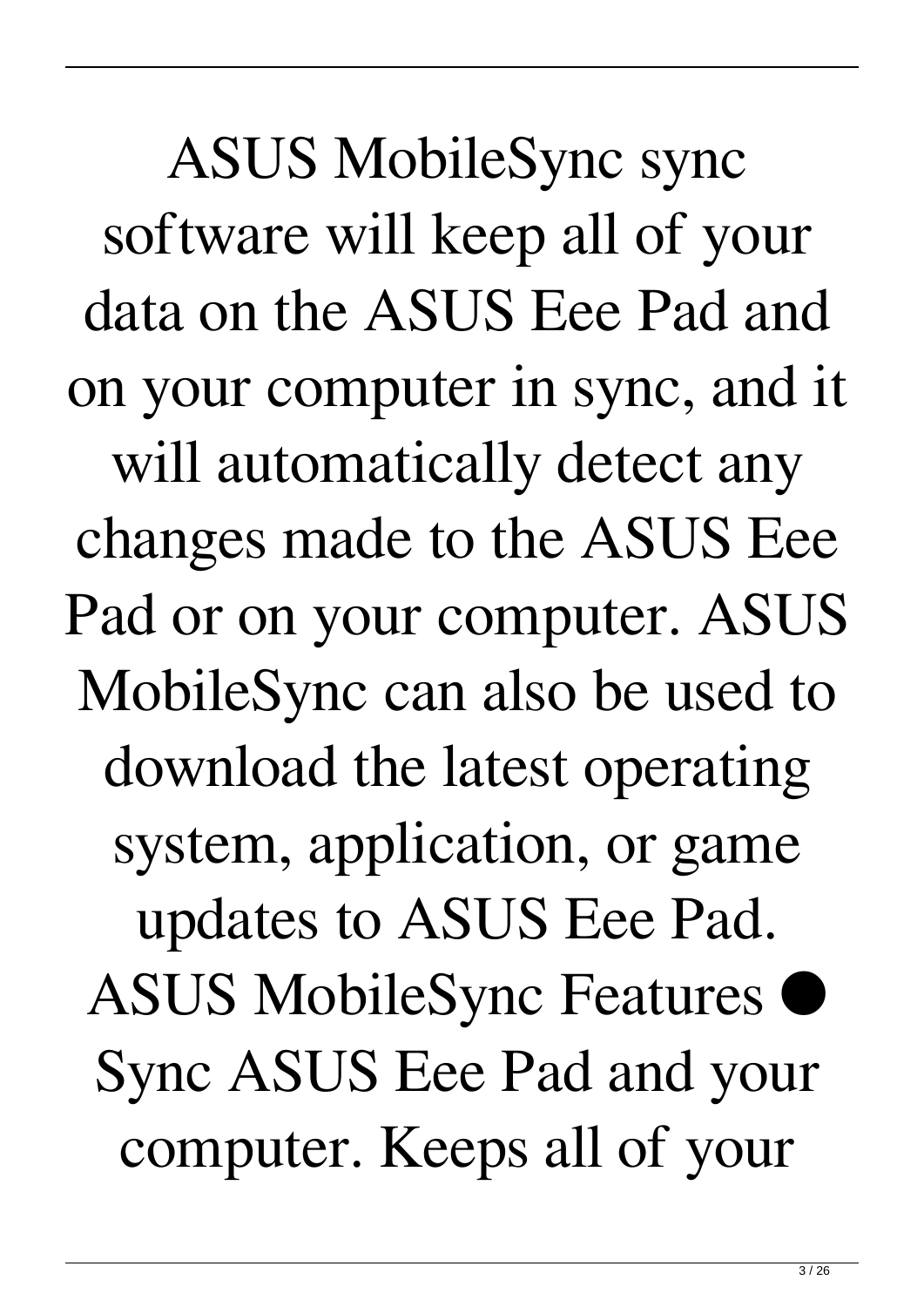information in sync, including contacts, calendar entries, emails, documents, instant messages, webpages and more. ● Quickly and easily download the latest operating system, application, or game updates to ASUS Eee Pad. ● Back up ASUS Eee Pad to your computer for easy recovery in the case of system failure. ● Automatically backs up your data to your computer even when you are not using ASUS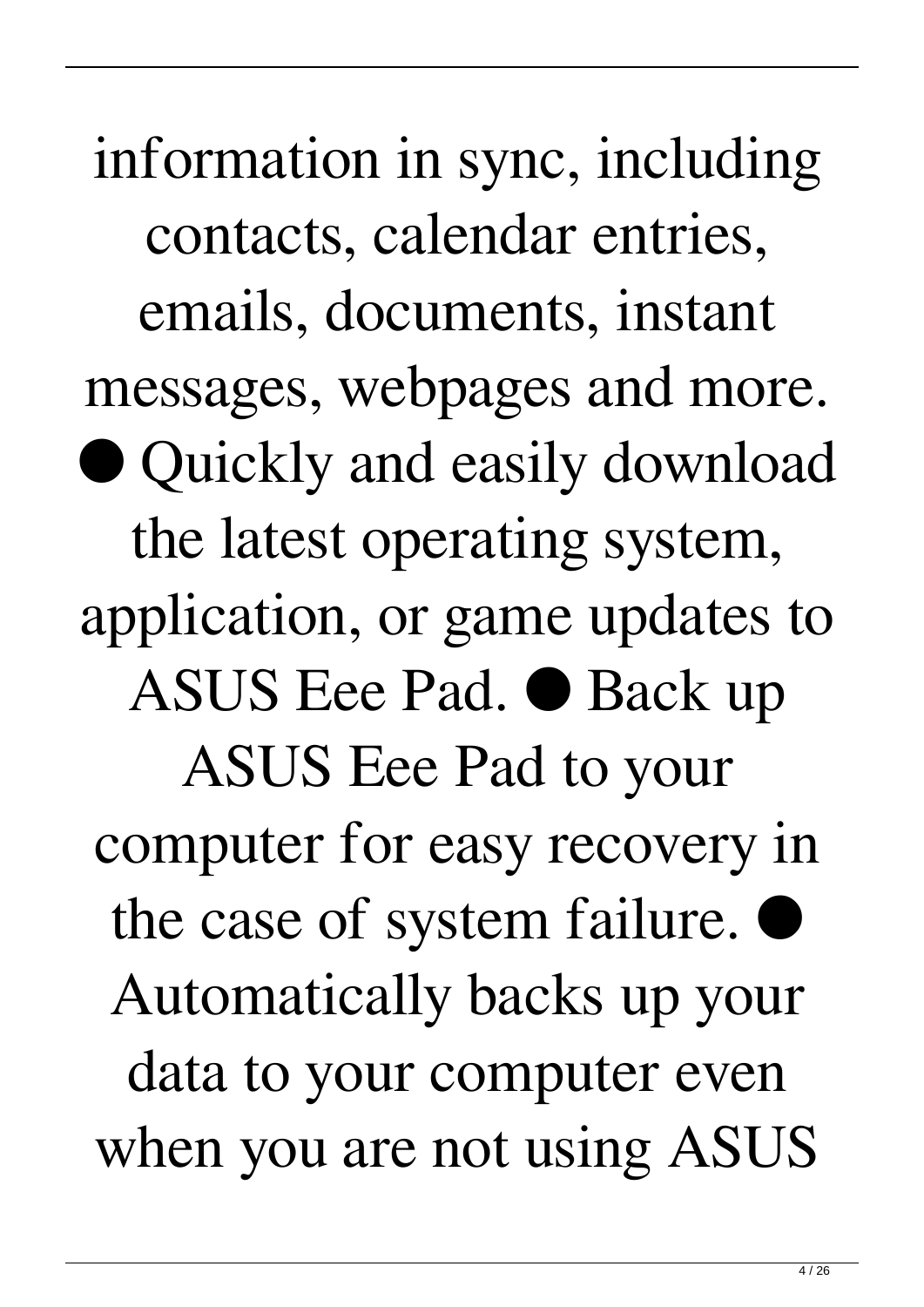Eee Pad. ● Supports most models of ASUS Eee Pad. ● Supports Windows XP, Windows Vista, Windows 7, Windows 8, Windows 10 and Linux systems. ● Compatible with ASUS Eee Pad only. Compatible with ASUS Eee Pad 901, 902, 903, 904, 905, 906 and 907. ● Compatible with Windows 7 and above. Compatible with Android 4.4 and above. ● Compatible with Windows 8 and above.  $\bullet$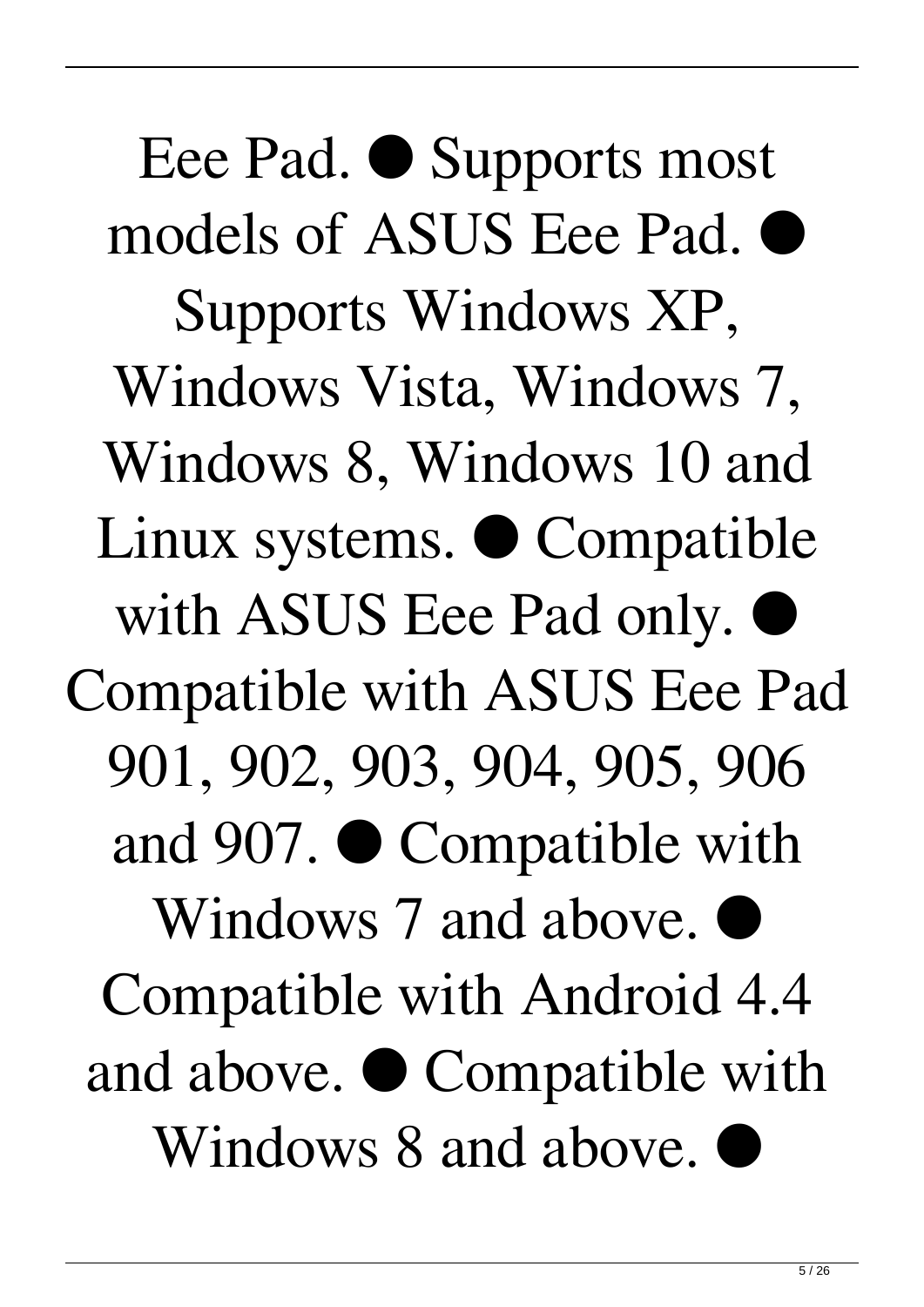Compatible with Linux. ● Compatible with Windows Phone 7.8 and above. Compatible with Android version  $4.4$  and above. Compatible with BlackBerry 10 and above. ● Compatible with iPhone, iPad and iPod Touch. ● Compatible with Kindle Fire and Android tablets.  $\bullet$ Compatible with Nokia devices. ● Compatible with all models of ASUS Eee Pad. ● Compatible with all models of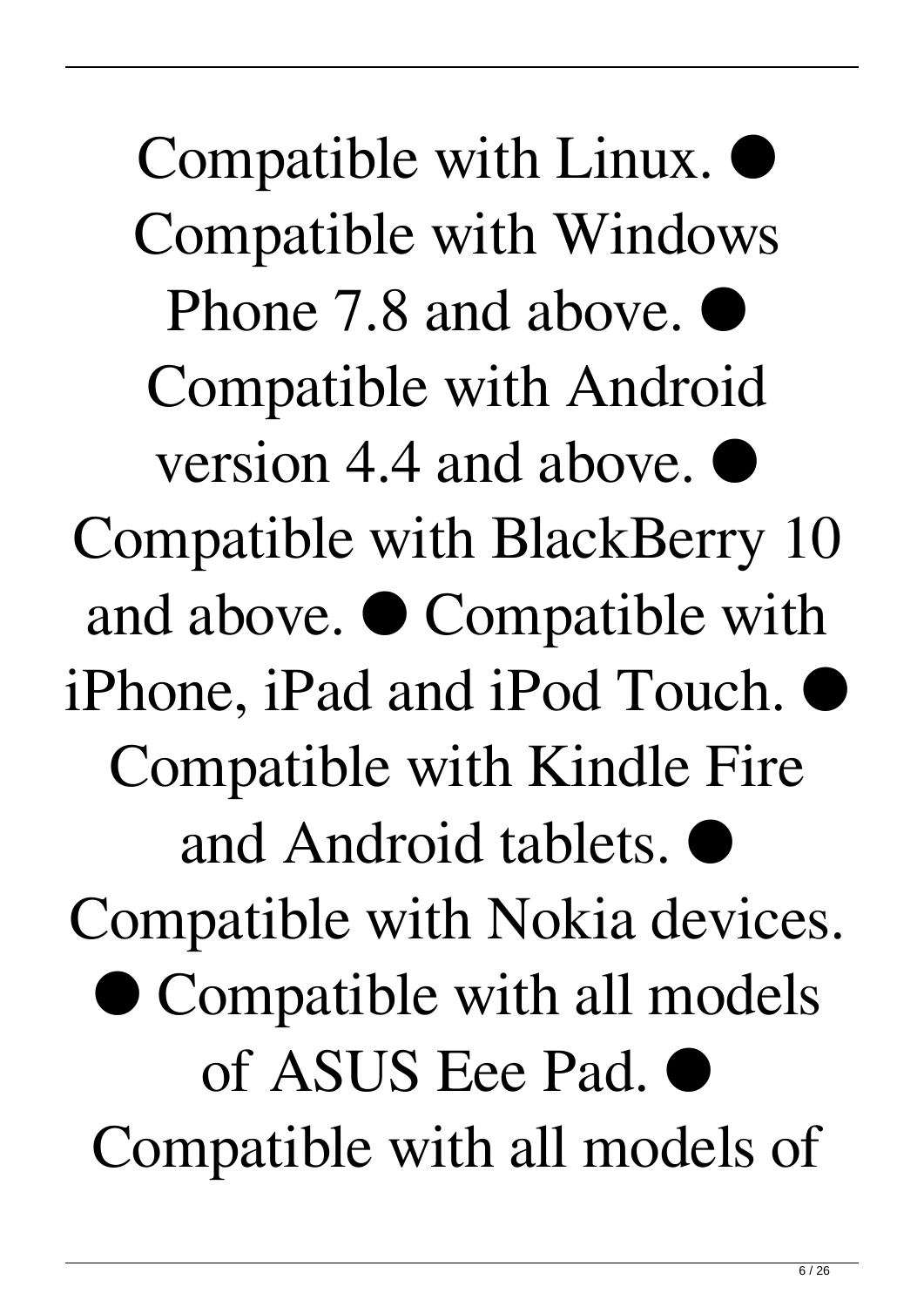### Android phones and tablets.  $\bullet$ Compatible with Samsung

**ASUS Sync Crack + With Key [Mac/Win] [Latest] 2022**

KeyMacro is an easy-to-use audio software that lets you convert any text file into a CD, DVD, audio CD or MP3 file with one click. With KeyMacro you can convert text files into audio CD, audio DVD, MP3 or WAV files in less than one minute! You can also create the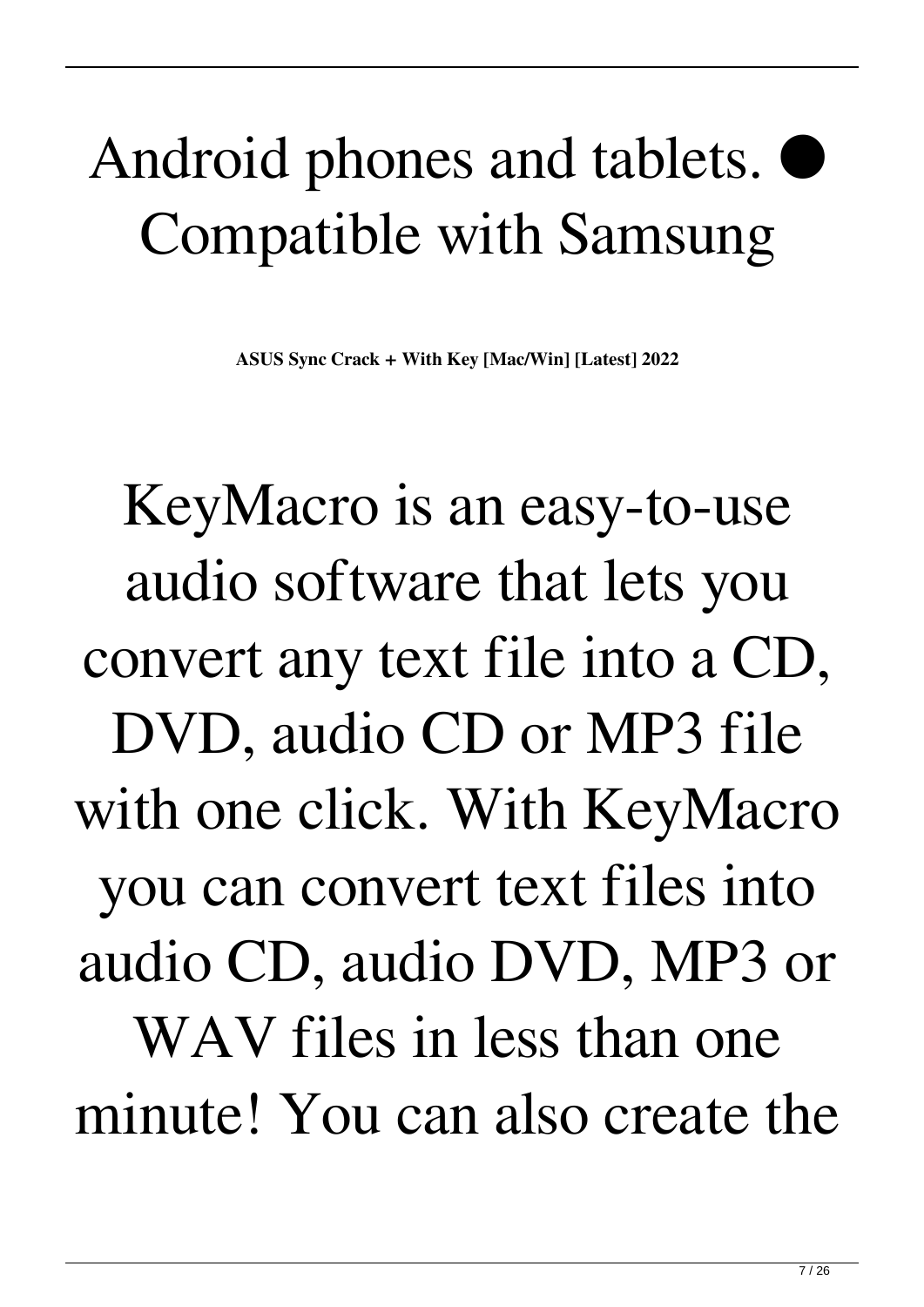text file from any MP3/MP4/AAC/MIDI/MPEG video file to get it into your text editor with a simple click. KEYMACRO Key Features: - Convert MP3, WAV, AAC, MIDI, MP4, AAC, MID, MP2 files to text - Convert any text file to CD, DVD, audio CD, or MP3 or WAV files - Set output format with one click - Export generated CD or DVD/MP3/WAV files to CD or DVD - Automatically names the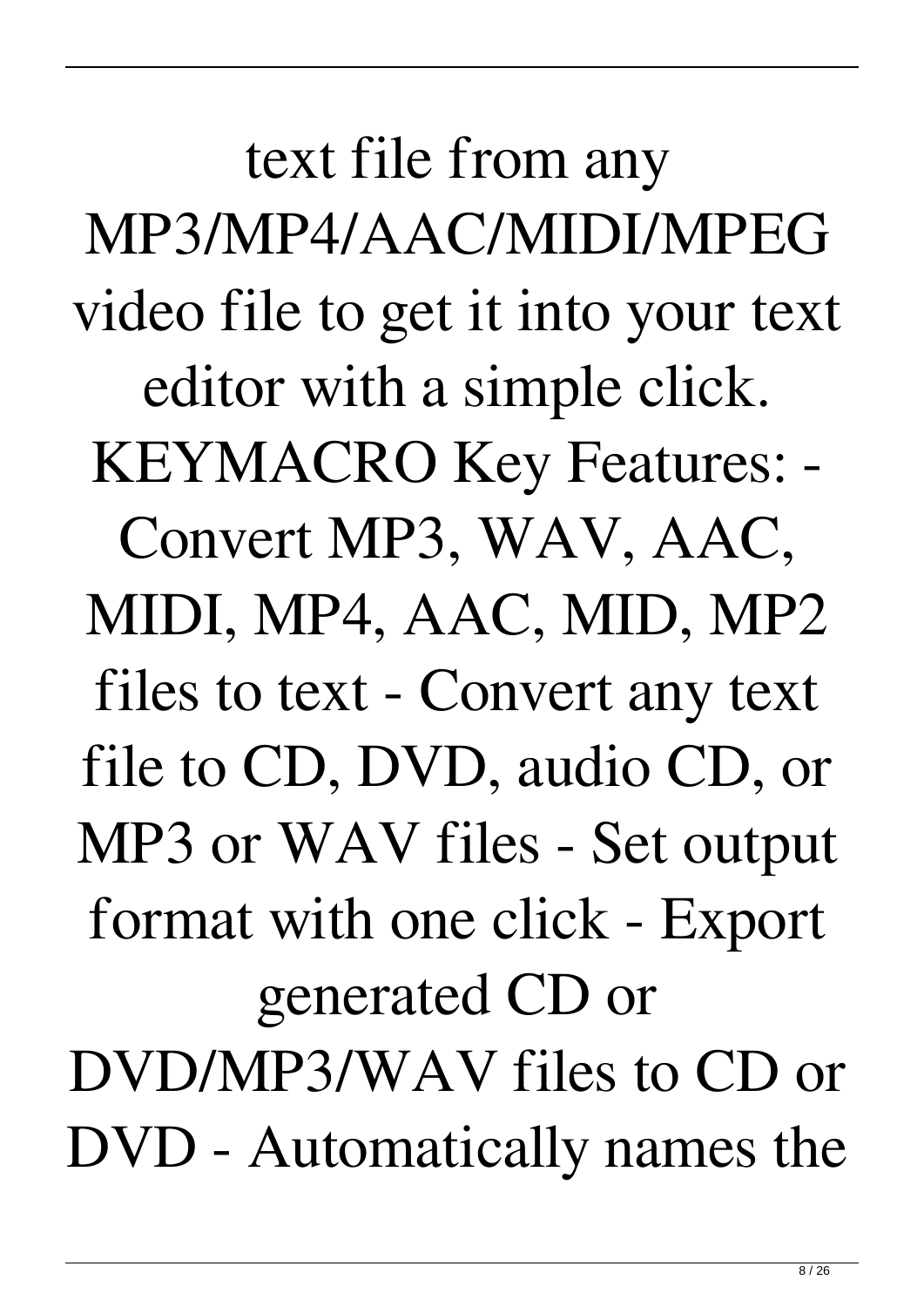output files - Add the "CD" directory to the default CD/DVD or MP3 player - Support Mp3tag, MP3Pro, TotalRecorder and iTunes - Preview and convert audio formats - Drag and Drop support - It works in Windows and Mac - Supports both English and Japanese - Free trial version to try it - Scan, edit and convert text files on the fly SSH CyberLink Power Director Free 6.4.0 Download SSH CyberLink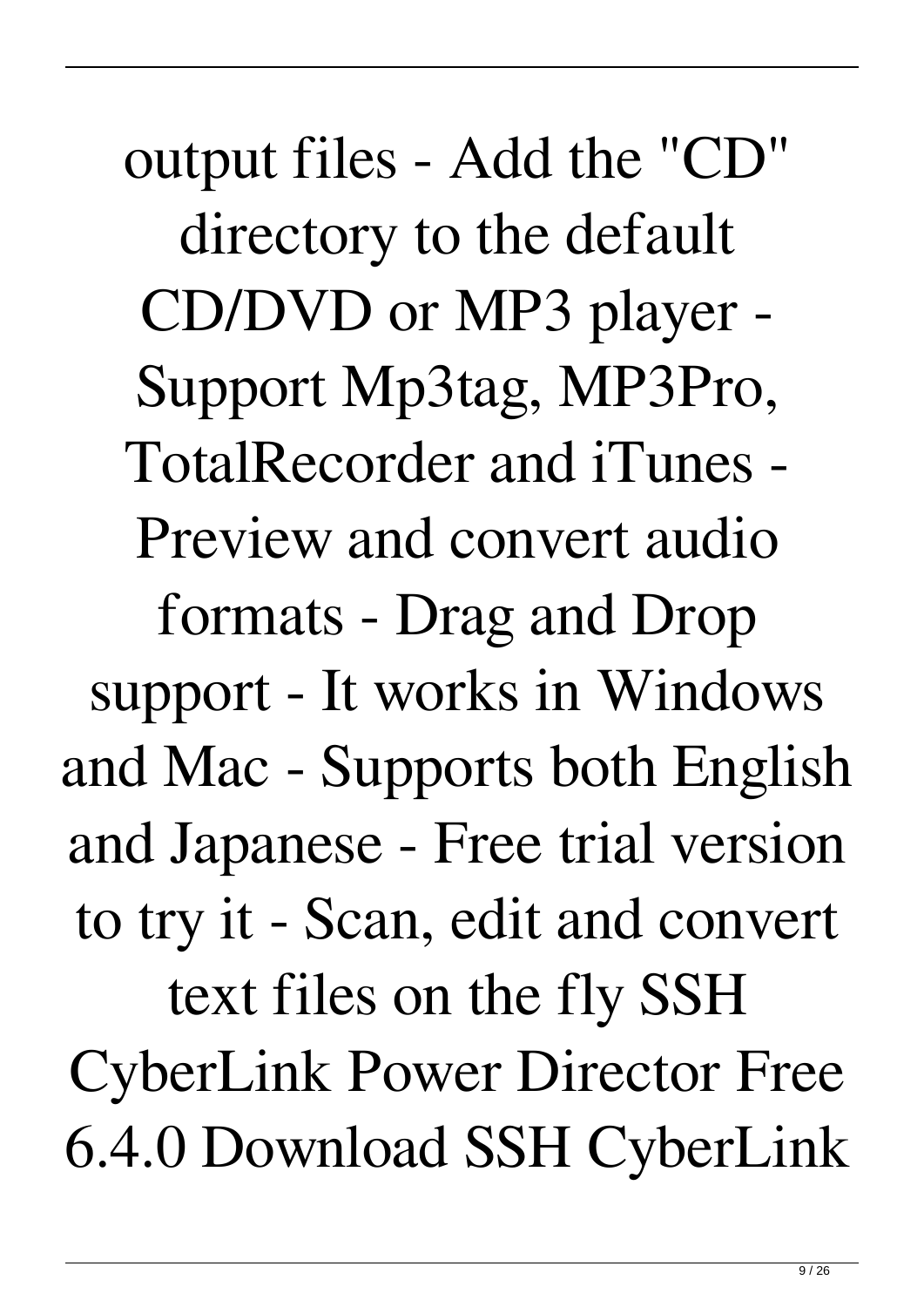Power Director Free 6.4.0 Description CyberLink PowerDirector Video Editor is professional video editing tool designed for editing and creating professional quality videos from clips, photos, music, movies or any other digital media. It includes video editing features, such as trim, add special effects, merge several video clips together, add text and/or pictures, or create video slideshows. Also included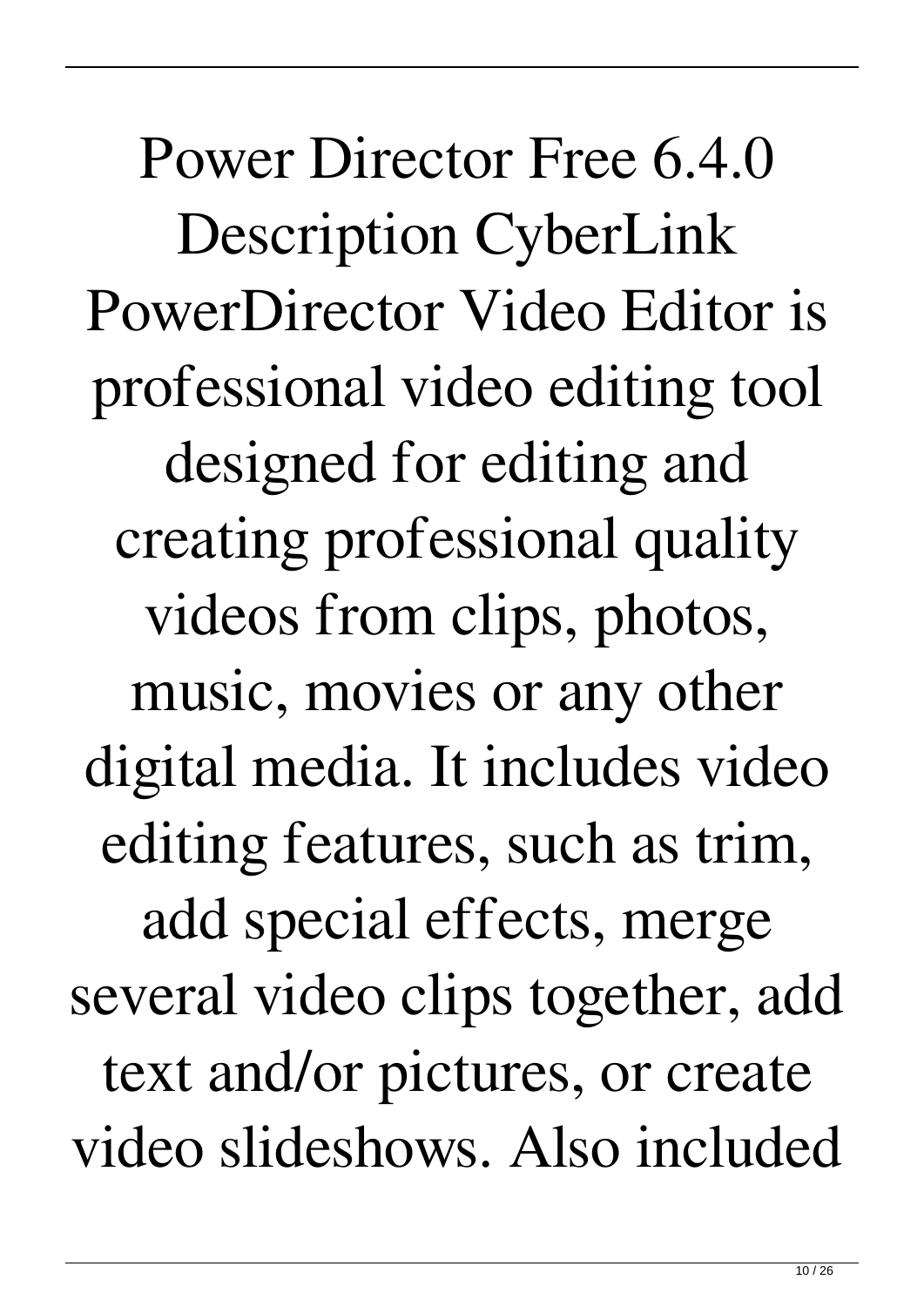are video enhancing features, such as a video converter for YouTube videos, an audio converter for audio clips, and a DVD creator. CyberLink PowerDirector Video Editor supports a large number of video and audio formats for editing videos. This software can also convert between most video and audio formats, but is not a converter itself. There is also an option to optimize files for use on cell phones, for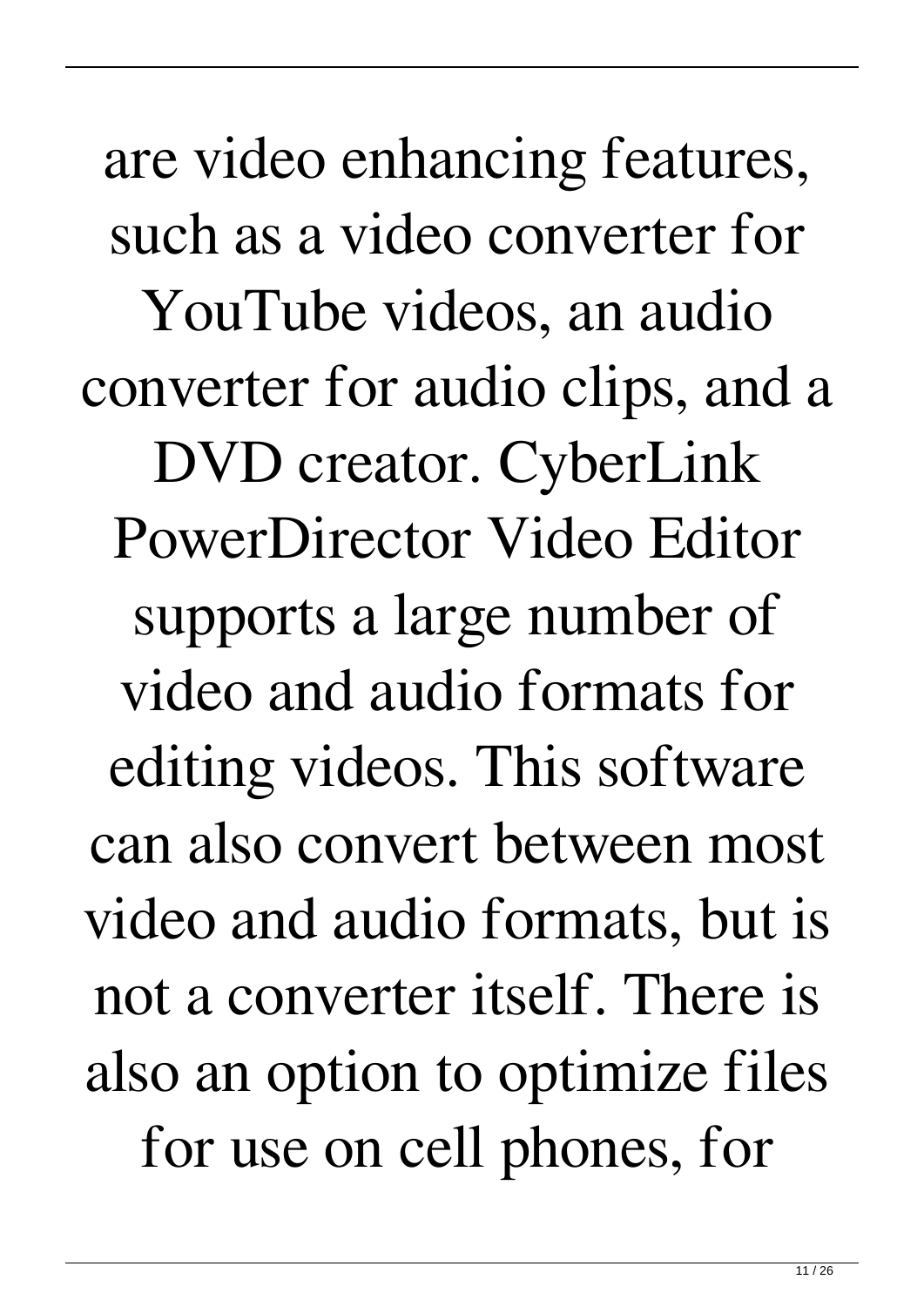playing videos in cell phones or handheld devices with limited memory. This video editing software has an intuitive user interface and supports several audio and video input and output devices, including video capture cards, microphones, CD/DVD/VCD recorders, and DVD recorders. This free program supports Windows 2000 81e310abbf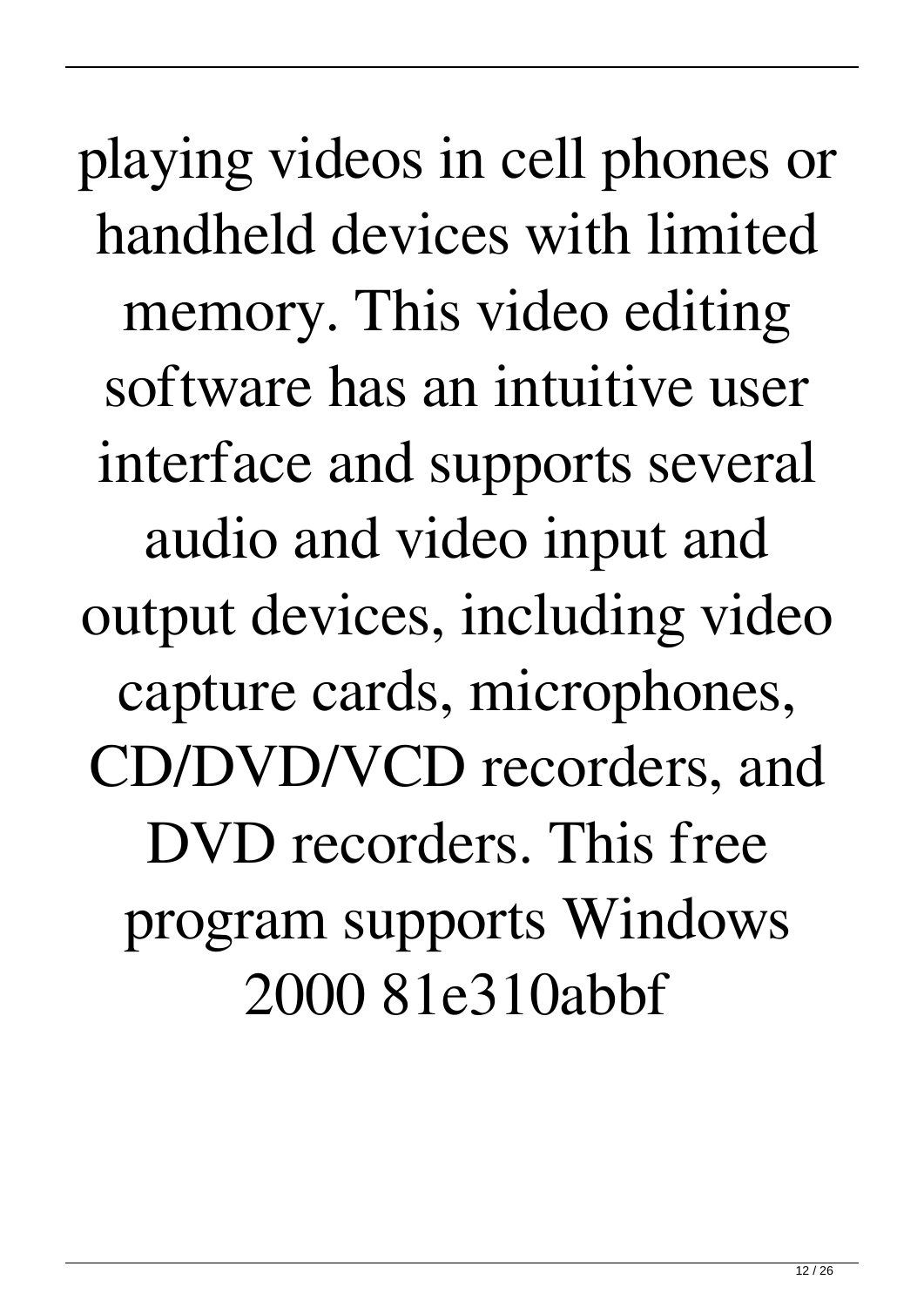- Synchronizes the calendar and contacts between your computer and the ASUS mobile device. - It allows you to synchronize the calendar events between the devices and the computer. - Supports events from the calendar of the mobile device, thus allowing you to take your time to decide which event you want to transfer to your computer. - Synchronizes the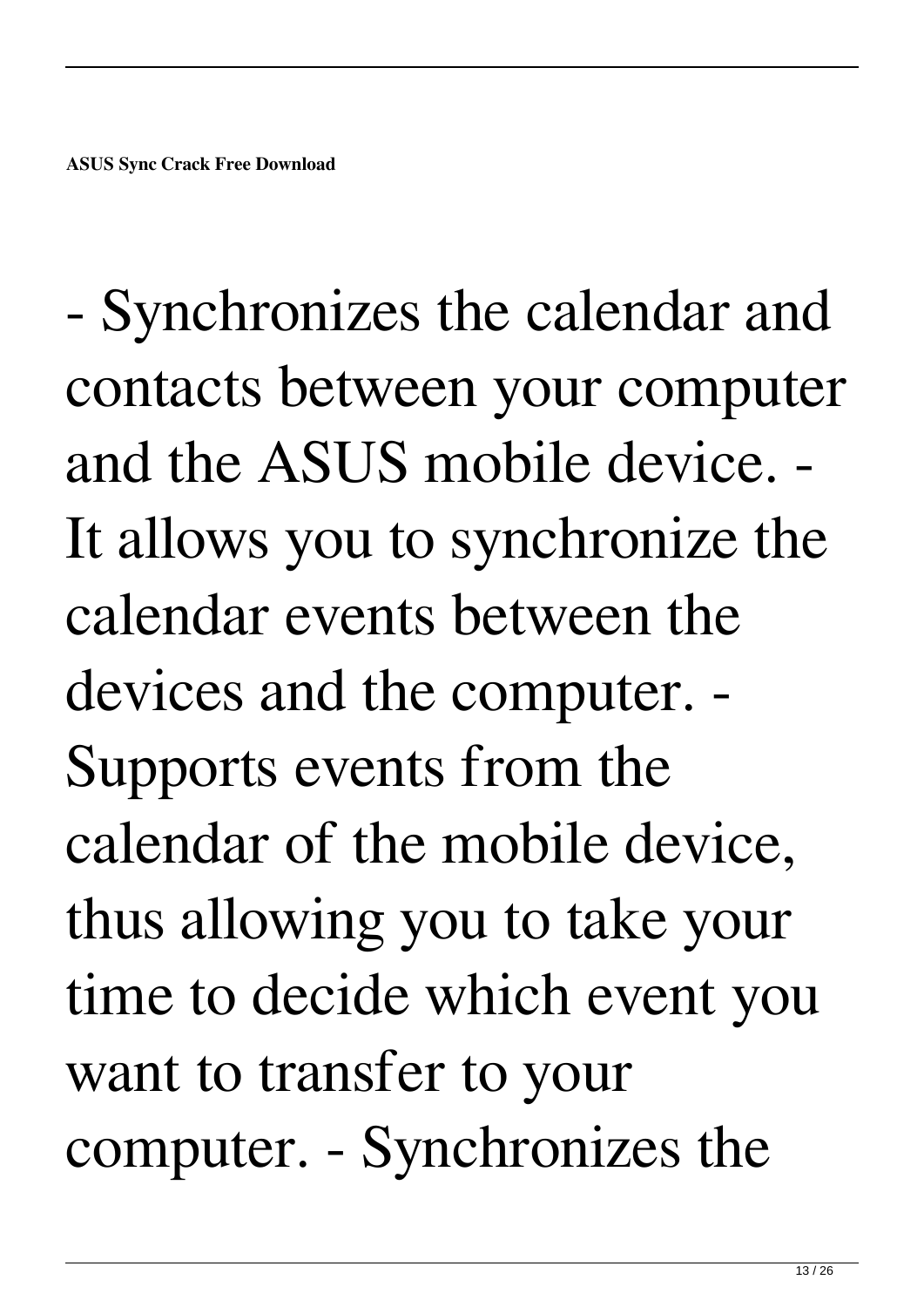contacts. - When you start the transfer, the application displays the available options. - You can synchronize the calendar or the contacts. - Supports the synchronization of the calendar and contacts of all supported ASUS mobile devices. - It allows you to transfer the events of the calendar of the mobile device to your computer. - Allows you to transfer the calendar of the mobile device to your computer. - Allows you to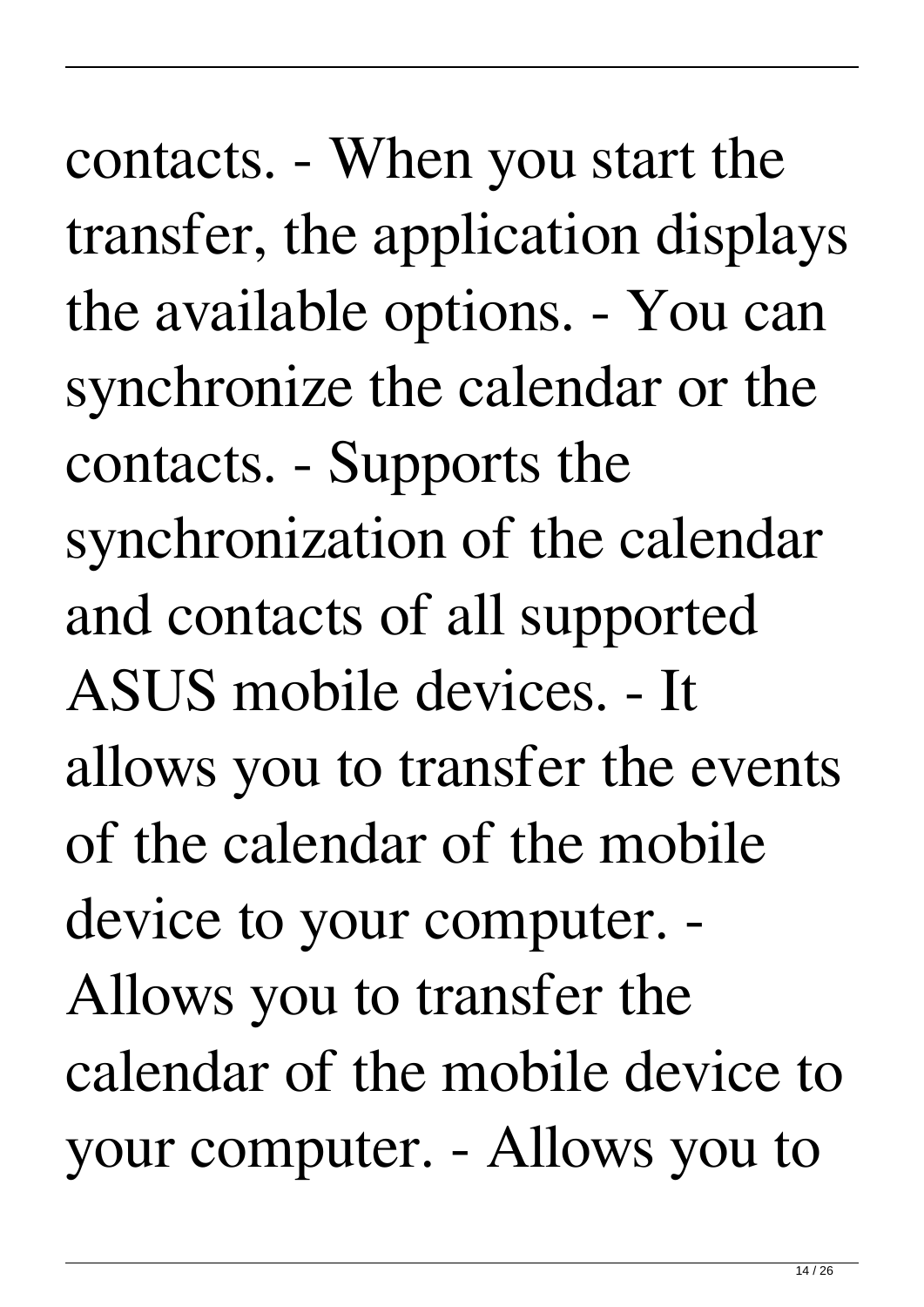synchronize the calendar of the mobile device. - Allows you to synchronize the calendar of the mobile device. - Allows you to synchronize the calendar of the mobile device. - Allows you to synchronize the calendar of the mobile device. - Allows you to synchronize the calendar of the mobile device. - Allows you to synchronize the calendar of the mobile device. - Allows you to synchronize the calendar of the mobile device. - Allows you to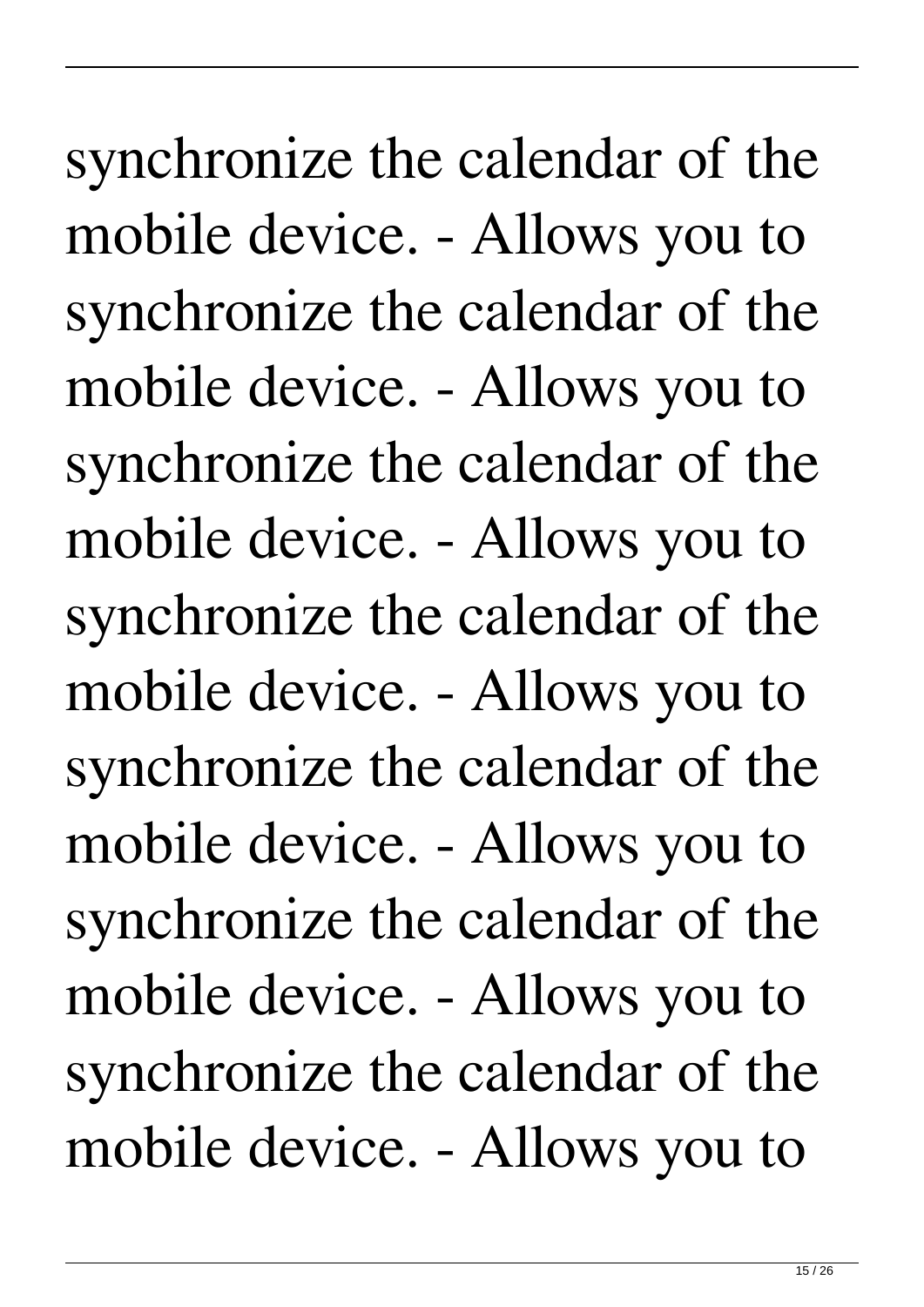synchronize the calendar of the mobile device. - Allows you to synchronize the calendar of the mobile device. - Allows you to synchronize the calendar of the mobile device. - Allows you to synchronize the calendar of the mobile device. - Allows you to synchronize the calendar of the mobile device. - Allows you to synchronize the calendar of the mobile device. - Allows you to synchronize the calendar of the mobile device. - Allows you to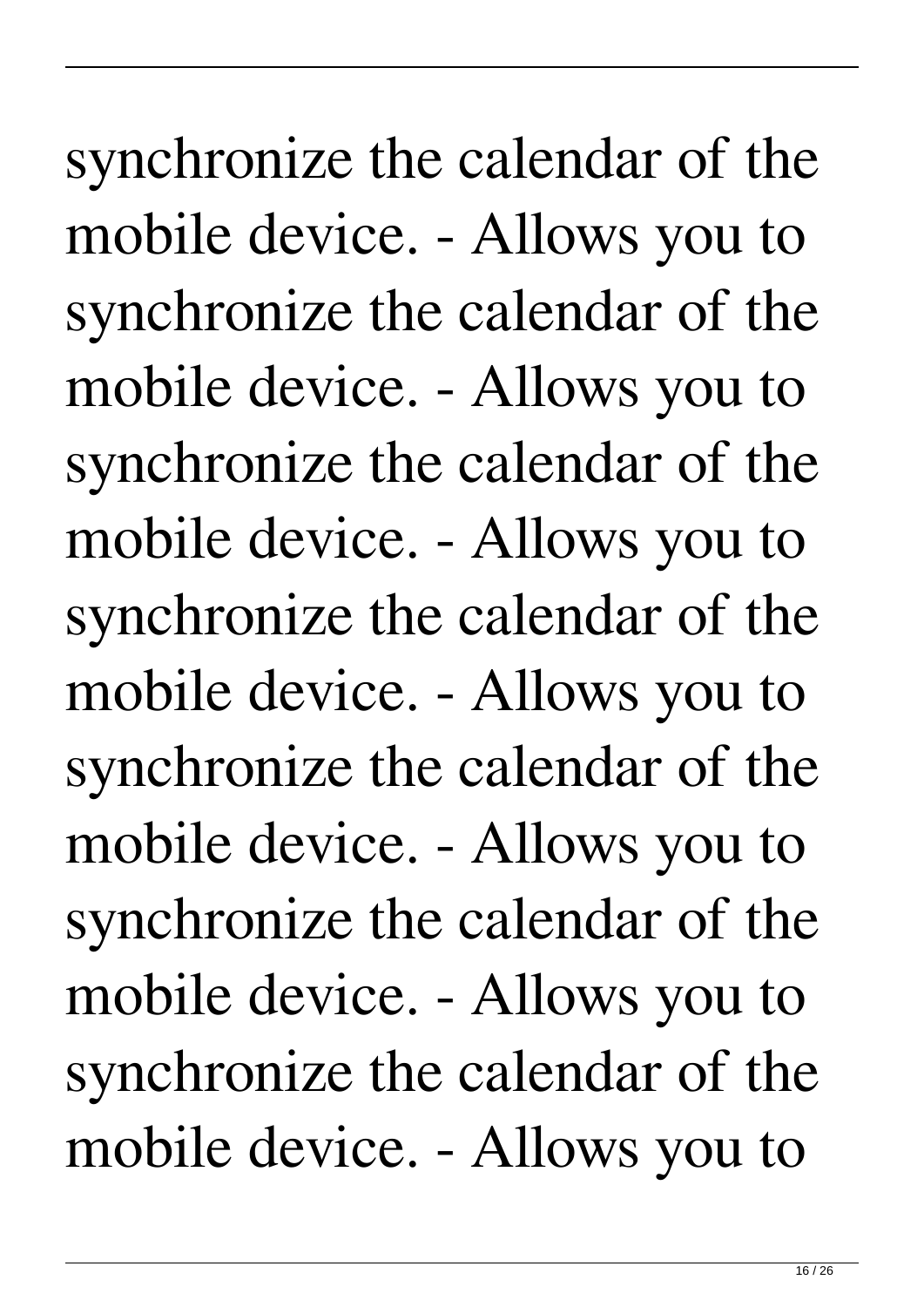synchronize the calendar of the mobile device. - Allows you to synchronize the calendar of the mobile device. - Allows you to synchronize the calendar of the mobile device. - Allows you to synchronize the calendar of the mobile device. - Allows you to synchronize the calendar of the mobile device. - Allows you to synchronize the calendar of the mobile device. - Allows you to synchronize the calendar of the mobile device. - Allows you to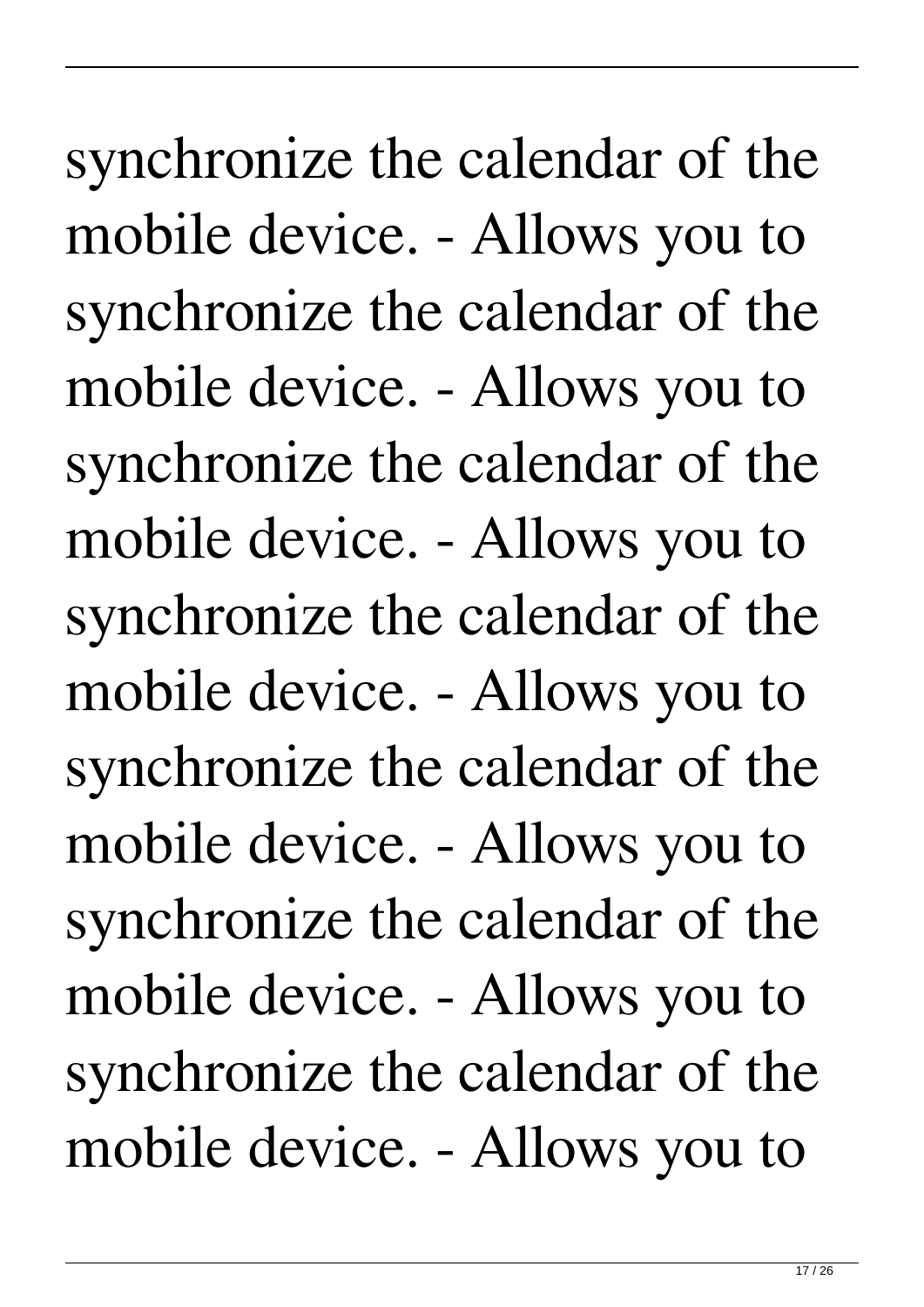synchronize the calendar of the mobile device. - Allows you to synchronize the calendar of the mobile device. - Allows you to synchronize the calendar of the mobile device. - Allows you to synchronize the calendar of the mobile device. - Allows you to synchronize the

**What's New in the ASUS Sync?**

## -- Homepage: -- download: If you own an ASUS Eee PAD and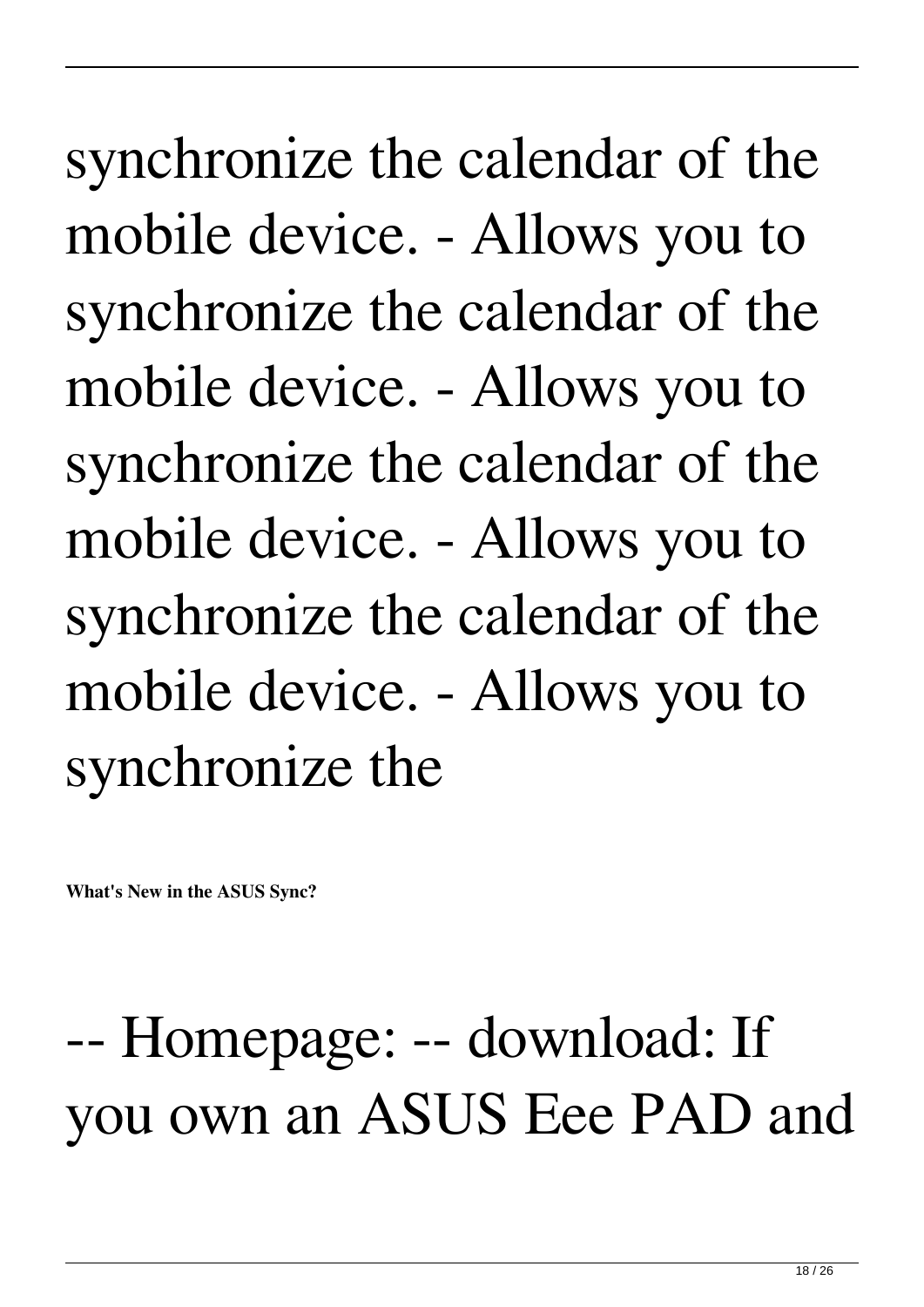want to synchronize the data between the device and your computer, ASUS Sync is a simple tool to download and install. The ASUS Sync is available in two versions: 1. Sync-Server: This version includes the Sync-Server application, which allows you to install the Sync app on a Synology device and synchronize all ASUS Eee PADs connected to the device. 2. Sync-Client: This version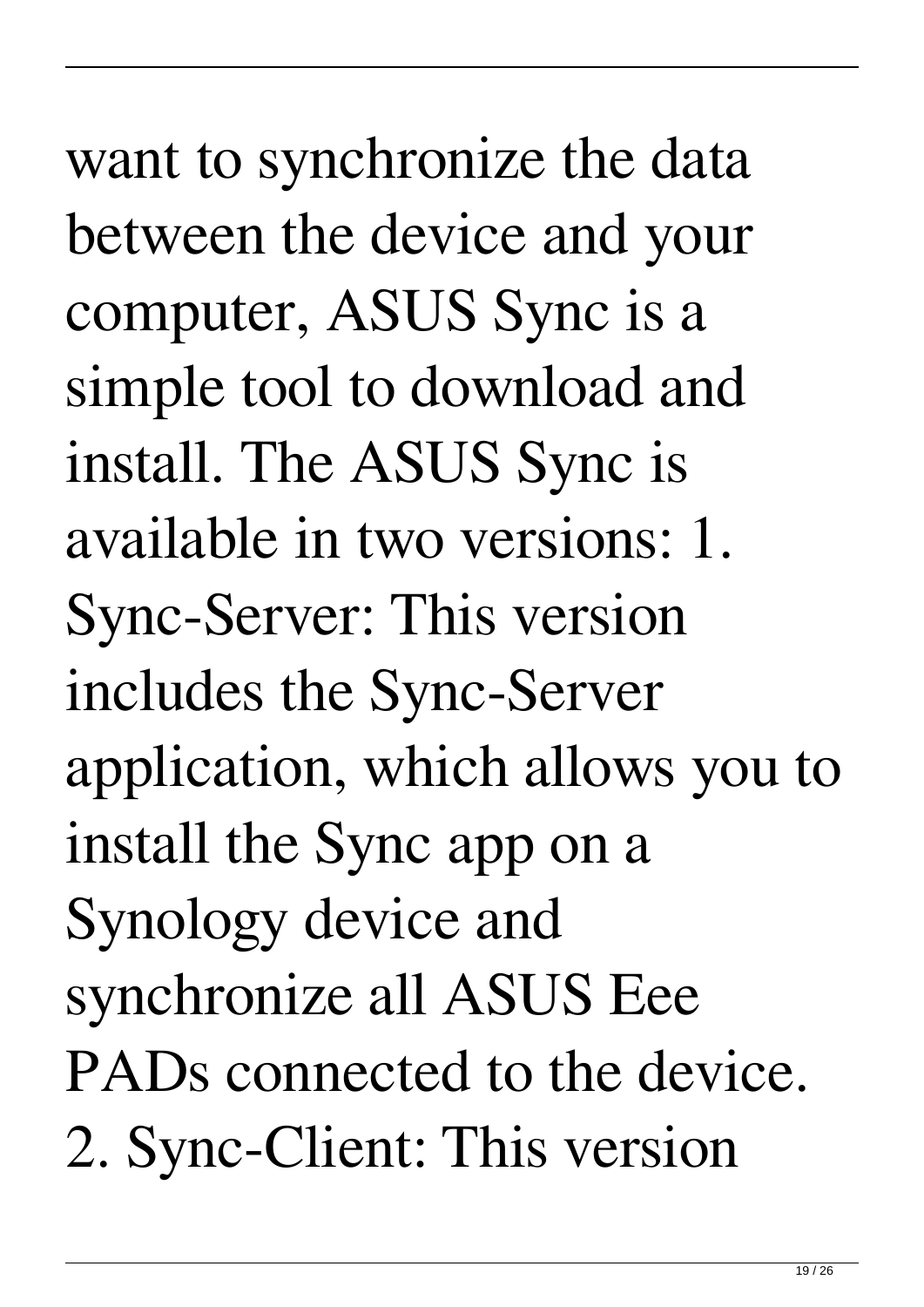includes the Sync-Client application, which allows you to connect your ASUS Eee PAD to a PC and synchronize all the content from the device. If you are unsure if you need the Sync-Server or the Sync-Client version, please visit the ASUS website and read the information on the page. Syncing the device with the Sync-Client version is slightly more complicated. It requires the device to be connected to a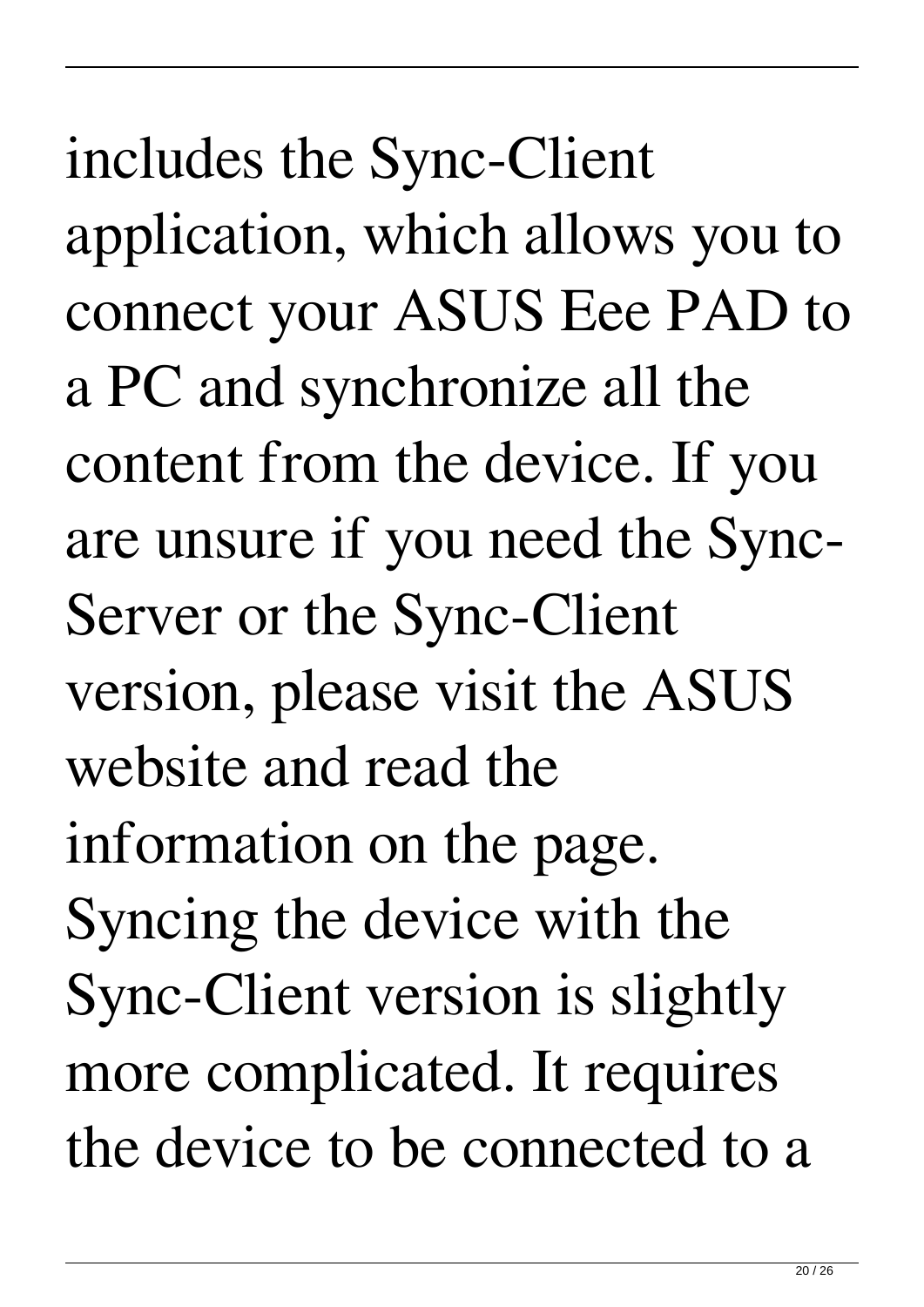computer via a USB cable, and all the data is transferred to the Sync-Client application, from where you can perform the required action (synchronize the device with the computer). The ASUS Sync application includes the Sync-Client version that allows you to use your ASUS Eee PAD as a USB mass storage device and synchronize all the files on it. The Sync-Client version also has some restrictions: 1. Only ASUS Eee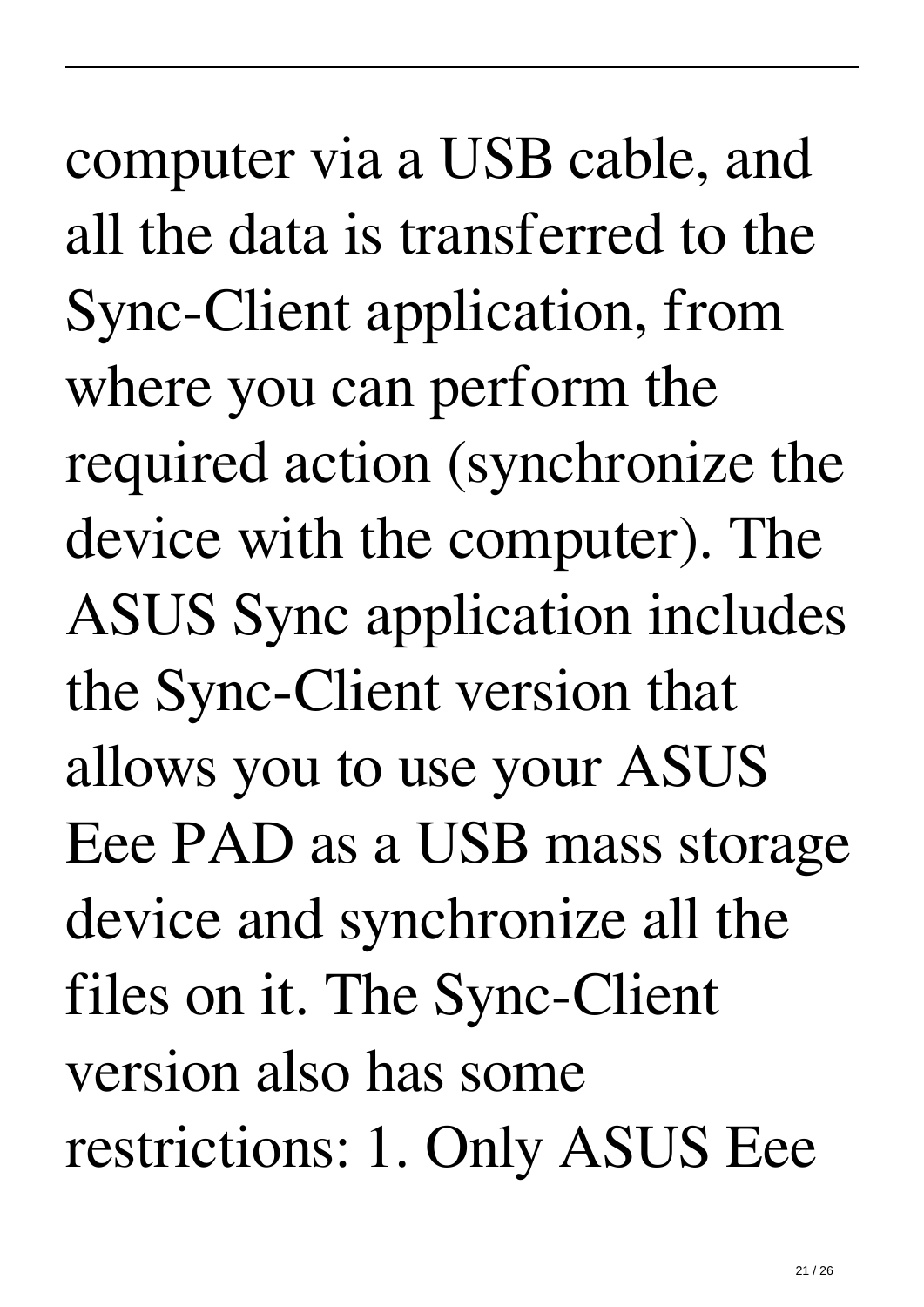PADs that support the manufacturer's Device Communication Specification (DCS) standard will be synchronizable. 2. The device has to be connected to a USB port of the computer. 3. A minimum of 1 MB is needed to synchronize the device. 4. The memory card slot cannot be used for synchronizing the device. The Sync-Server application provides the advantages of a system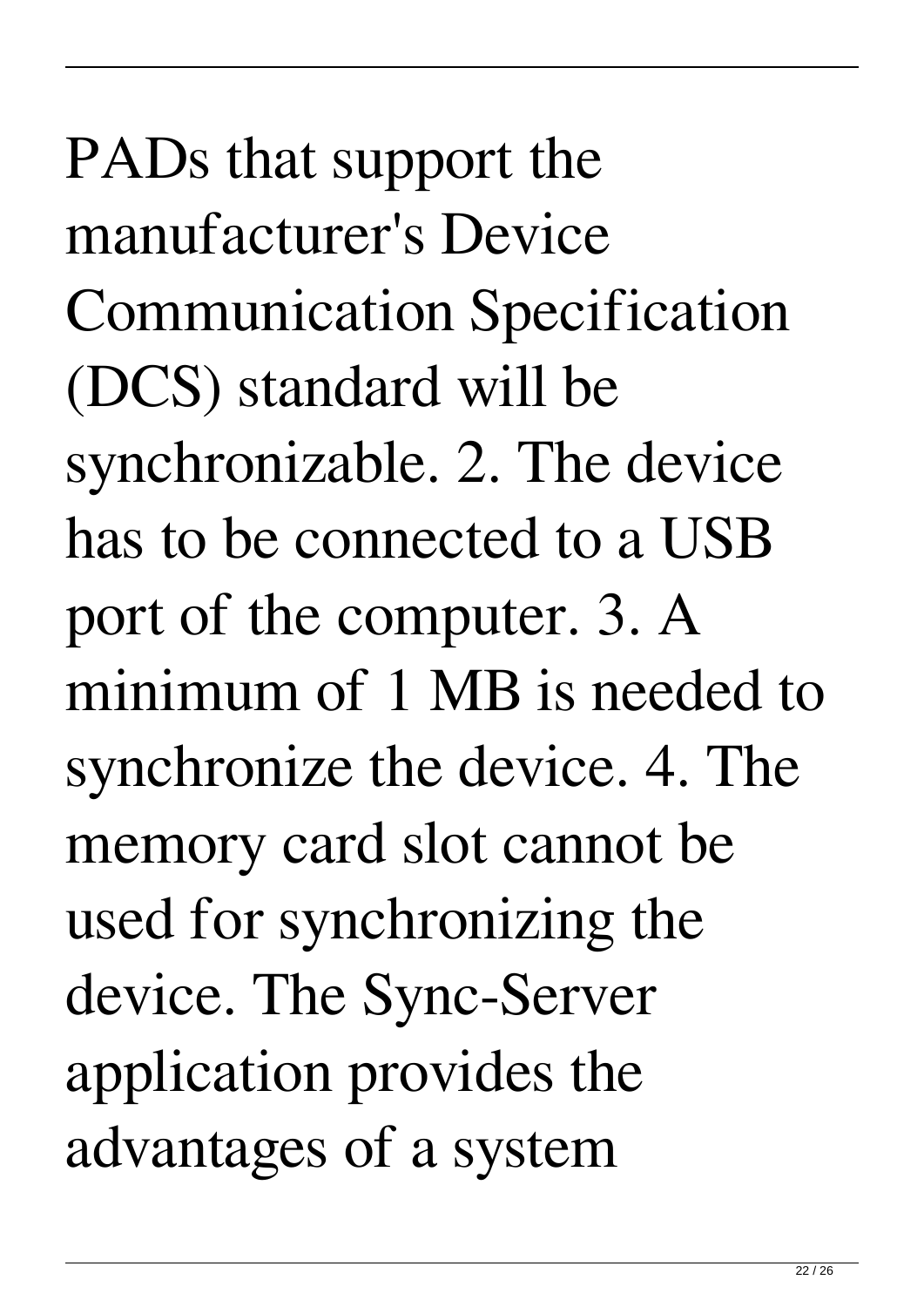administrator: 1. It is easier to synchronize multiple devices at the same time. 2. The devices are synchronized from a web server. 3. The device's memory can be synchronized with the computer. 4. The device's RAM can be synchronized with the computer. 5. The Synology device can be used as a hard drive on the computer. The Sync-Server application is available in two versions: 1. Synchronize-Server: This version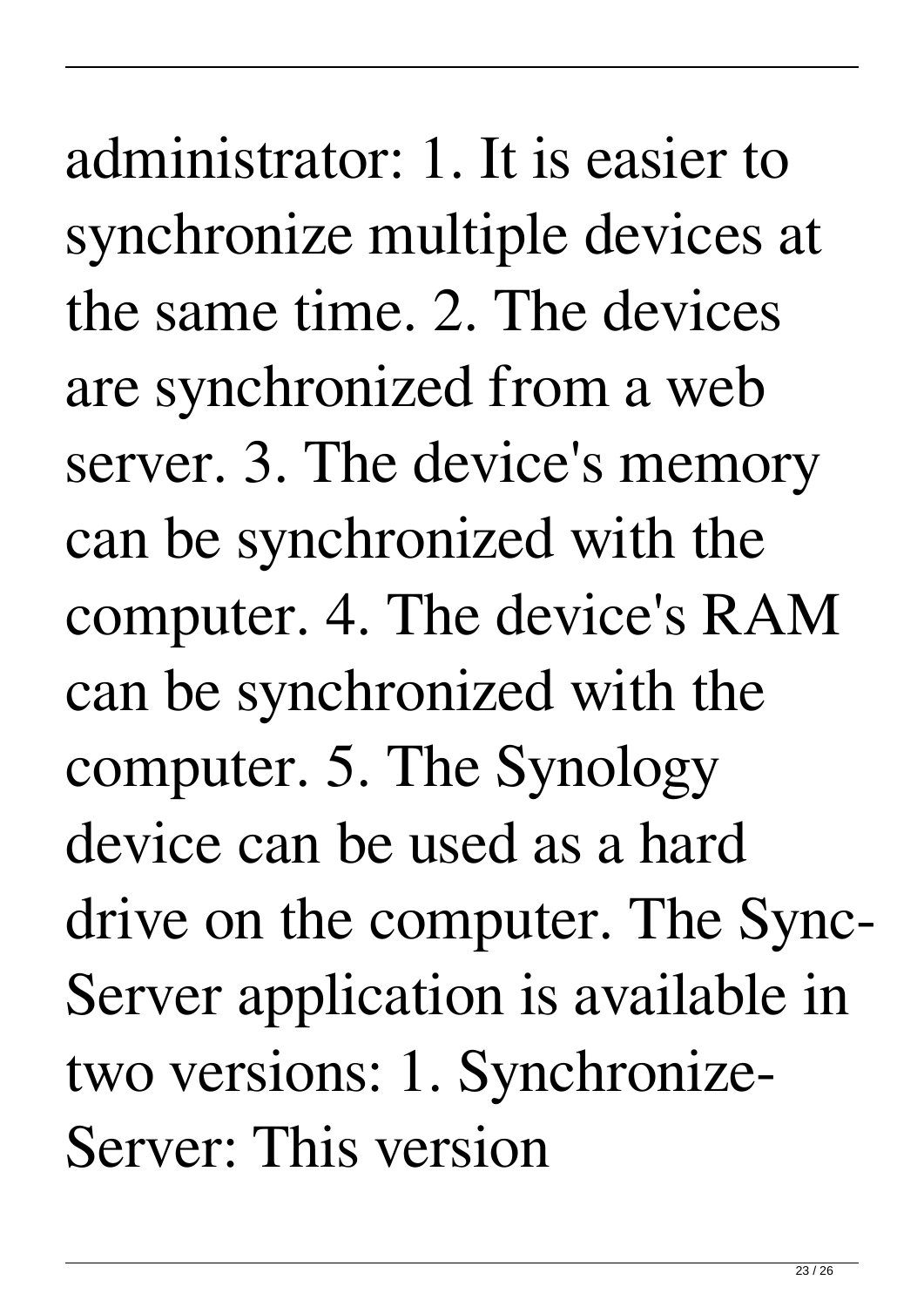synchronizes all the data from the devices installed on a Synology device. 2. Sync-Server-Multi: This version allows you to install the Synchronize-Server app on one Synology device and synchronize all the ASUS Eee PADs connected to the device. The syncing process takes less than a minute and is much faster than other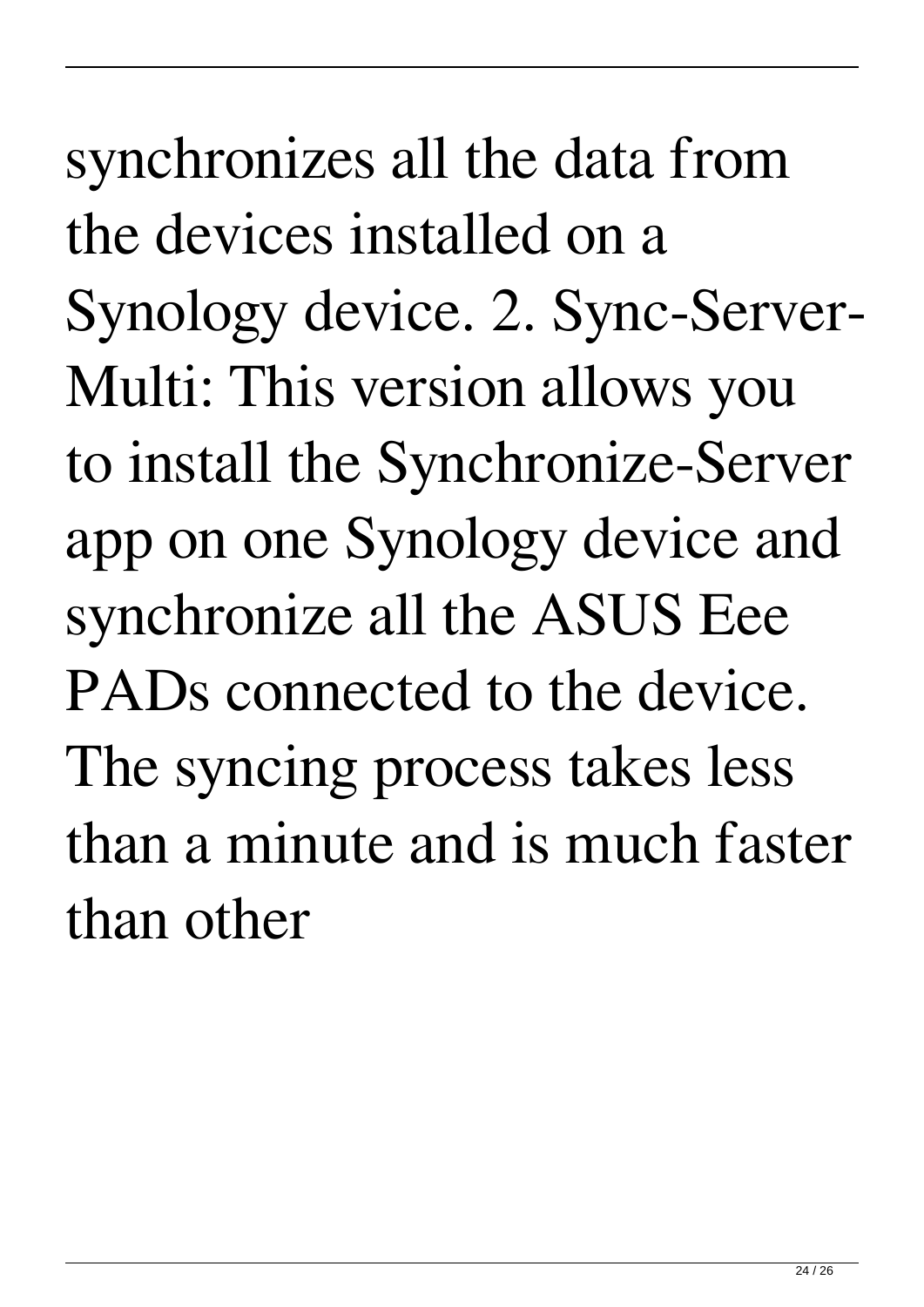Like @Zaapiru, I also love these characters. So I was really happy when I found out that Koala Bear Games was bringing these characters to the App Store. I was in the same situation you were about the past three characters. You can play in 2D or in 3D. In my opinion, the 3D mode is more realistic. If you like the characters, you can go with it. If you just want to play a